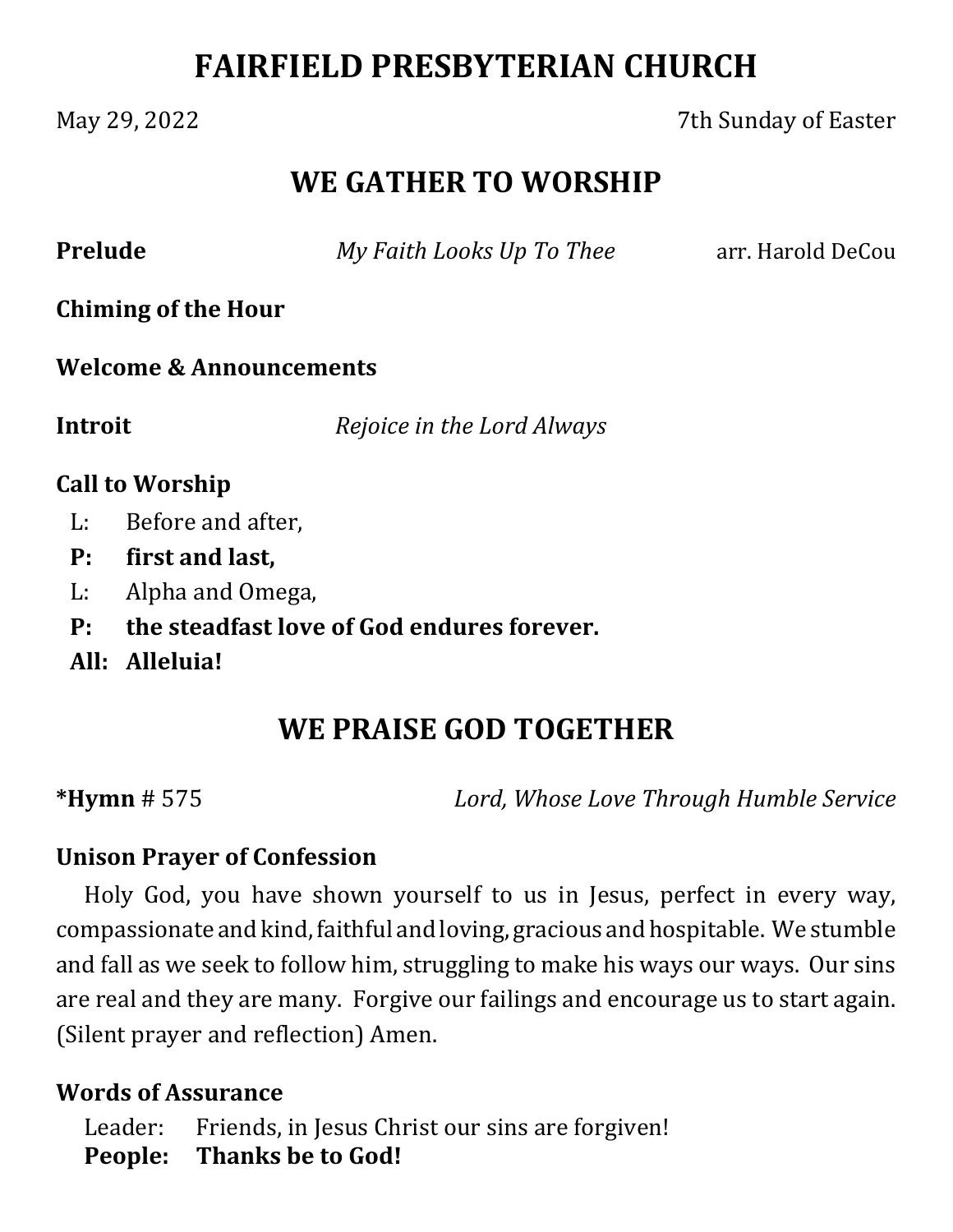#### **Psalter Reading** Psalm 97

- L: The Lord is sovereign; let the earth rejoice; let the multitude of the isles be glad.
- **P: Clouds and darkness are round about you, righteousness and justice are the foundations of your throne.**
- L: A fire goes before you and burns up your enemies on every side.
- **P: Your lightnings light up the world; the earth sees it and is afraid.**
- L: The mountains melt like wax at the presence of the Lord, at the presence of the Lord of the whole earth.
- **P: The heavens declare your righteousness, O Lord, and all the peoples see your glory.**
- L: Confounded be all who worship carved images and delight in false gods! Bow down before the Lord, all you gods.
- **P: Zion hears and is glad, and the cities of Judah rejoice, because of your judgments, O Lord.**
- L: For you are the Lord, most high over all the earth; you are exalted far above all gods.
- **P: The Lord loves those who hate evil; the Lord preserves the lives of the faithful and delivers them from the hand of the wicked.**
- L: Light has sprung up for the righteous, and joyful gladness for those who are truehearted.
- **P: Rejoice in the Lord, you righteous, and to the holy name of the Lord give your praise.**

#### **Pastoral Prayer and The Lord's Prayer**

**Anthem** *America, the Beautiful* **arr.** Eilers